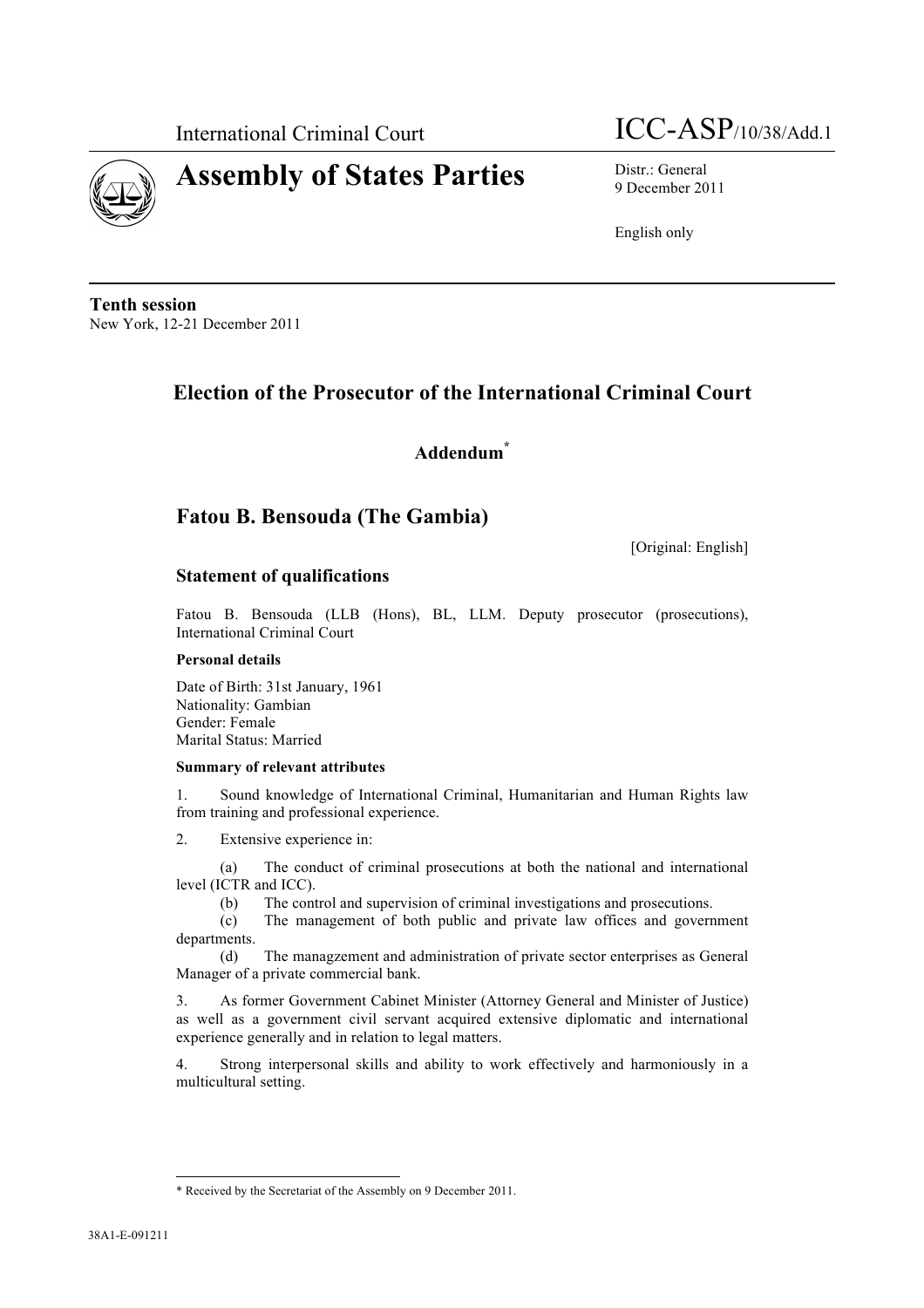# **Education**

| Oct 1990 –June 1991 | Master of Laws, UN/IMO International Maritime Law Institute.                        |  |  |  |  |
|---------------------|-------------------------------------------------------------------------------------|--|--|--|--|
|                     | Sept 1986 – July 1987 – Barrister-At-Law (B.L), Nigeria Law School, Lagos, Nigeria. |  |  |  |  |
| 1983 – June 1986    | Bachelor of laws-LLB (HONS), University of IFE (Now OAU<br>University) Nigeria.     |  |  |  |  |

# **Other relevant professional training**

| Diploma         | Volunteerism - International Olympic Committee, New York,<br>USA, - November 2001.                                                                                                                                                                                                                                                                                                                                                                                                                                                                                                                                                                                                                                                                                                                                                                                                                                                                                                                                                                                                                                                                                                                                                                            |  |  |  |  |  |  |  |
|-----------------|---------------------------------------------------------------------------------------------------------------------------------------------------------------------------------------------------------------------------------------------------------------------------------------------------------------------------------------------------------------------------------------------------------------------------------------------------------------------------------------------------------------------------------------------------------------------------------------------------------------------------------------------------------------------------------------------------------------------------------------------------------------------------------------------------------------------------------------------------------------------------------------------------------------------------------------------------------------------------------------------------------------------------------------------------------------------------------------------------------------------------------------------------------------------------------------------------------------------------------------------------------------|--|--|--|--|--|--|--|
| Certificate     | Information Technology<br>Computer<br>and<br>Management,<br>$\overline{\phantom{m}}$<br>Development Institute-The Gambia, 1998.                                                                                                                                                                                                                                                                                                                                                                                                                                                                                                                                                                                                                                                                                                                                                                                                                                                                                                                                                                                                                                                                                                                               |  |  |  |  |  |  |  |
| Certificate     | Oxford Conference on Mutual Legal Assistance Oxford, England-<br>September 1994.                                                                                                                                                                                                                                                                                                                                                                                                                                                                                                                                                                                                                                                                                                                                                                                                                                                                                                                                                                                                                                                                                                                                                                              |  |  |  |  |  |  |  |
| Certificate     | Judicial Independence and Judicial Accountability-The Gambia,<br>November 1993.                                                                                                                                                                                                                                                                                                                                                                                                                                                                                                                                                                                                                                                                                                                                                                                                                                                                                                                                                                                                                                                                                                                                                                               |  |  |  |  |  |  |  |
| Certificate     | Human Rights Training for Commonwealth Public Officials-<br>Banjul, The Gambia-1989.                                                                                                                                                                                                                                                                                                                                                                                                                                                                                                                                                                                                                                                                                                                                                                                                                                                                                                                                                                                                                                                                                                                                                                          |  |  |  |  |  |  |  |
| Certificate     | International Law Programme-International Court of Justice-The<br>Hague, Netherlands 1988.                                                                                                                                                                                                                                                                                                                                                                                                                                                                                                                                                                                                                                                                                                                                                                                                                                                                                                                                                                                                                                                                                                                                                                    |  |  |  |  |  |  |  |
| Diplome         | "Diplome d'études en Langues Francais (DELF) 1 er Degre" from<br>"Le Ministère de la Jeunesse, De L'éducation Nationale et De La<br>Recherche de La République Française.                                                                                                                                                                                                                                                                                                                                                                                                                                                                                                                                                                                                                                                                                                                                                                                                                                                                                                                                                                                                                                                                                     |  |  |  |  |  |  |  |
| Work experience |                                                                                                                                                                                                                                                                                                                                                                                                                                                                                                                                                                                                                                                                                                                                                                                                                                                                                                                                                                                                                                                                                                                                                                                                                                                               |  |  |  |  |  |  |  |
| 8 August 2004   | Elected Deputy Prosecutor (Prosecutions) International Criminal<br>Court (ICC - The Hague) by The Assembly of States Parties to<br>The Rome Statute.                                                                                                                                                                                                                                                                                                                                                                                                                                                                                                                                                                                                                                                                                                                                                                                                                                                                                                                                                                                                                                                                                                          |  |  |  |  |  |  |  |
| 1 November 2004 | into Office<br>Deputy Prosecutor<br>Sworn<br>as<br>(Prosecutions)<br>International Criminal Court (ICC - The Hague).                                                                                                                                                                                                                                                                                                                                                                                                                                                                                                                                                                                                                                                                                                                                                                                                                                                                                                                                                                                                                                                                                                                                          |  |  |  |  |  |  |  |
|                 | Duties and responsibilities                                                                                                                                                                                                                                                                                                                                                                                                                                                                                                                                                                                                                                                                                                                                                                                                                                                                                                                                                                                                                                                                                                                                                                                                                                   |  |  |  |  |  |  |  |
|                 | Serve as a member of the Executive Committee of The Office<br>٠<br>of The Prosecutor responsible for the overall supervision and<br>administration of the work of the office;<br>Responsible for the management, supervision and direction of<br>$\bullet$<br>the Prosecution Division of the Office of the Prosecutor, which<br>consists of the Prosecutions and the Appeals Section;<br>Provide strategic advice to the Prosecutor in relation to<br>$\bullet$<br>prosecutions; establish procedures and guidelines regarding<br>prosecutions and appeals; supervise the pre- trial, trial and<br>appeal proceedings;<br>Coordinate prosecutions, including the execution of all<br>$\bullet$<br>elements of pretrial, trial and appeals measures as provided for<br>in the Statute:<br>Interact with the Head of Investigations, the investigation team<br>$\bullet$<br>members, the national and international authorities, as well as<br>with intergovernmental and other relevant bodies<br>and<br>organizations on issues relevant to the conduct of pre-trials,<br>trials and appeals and to ensure the coordination of the<br>Prosecution Division with all investigative activities;<br>Establish and supervise teams for the conduct of pre-trials |  |  |  |  |  |  |  |

Establish and supervise teams for the conduct of pre-trials, trials and appeals on one or several cases selected by the Prosecutor;

• Establishment of defined and regular communication procedures between the sections within the Division and across Divisions and support functions;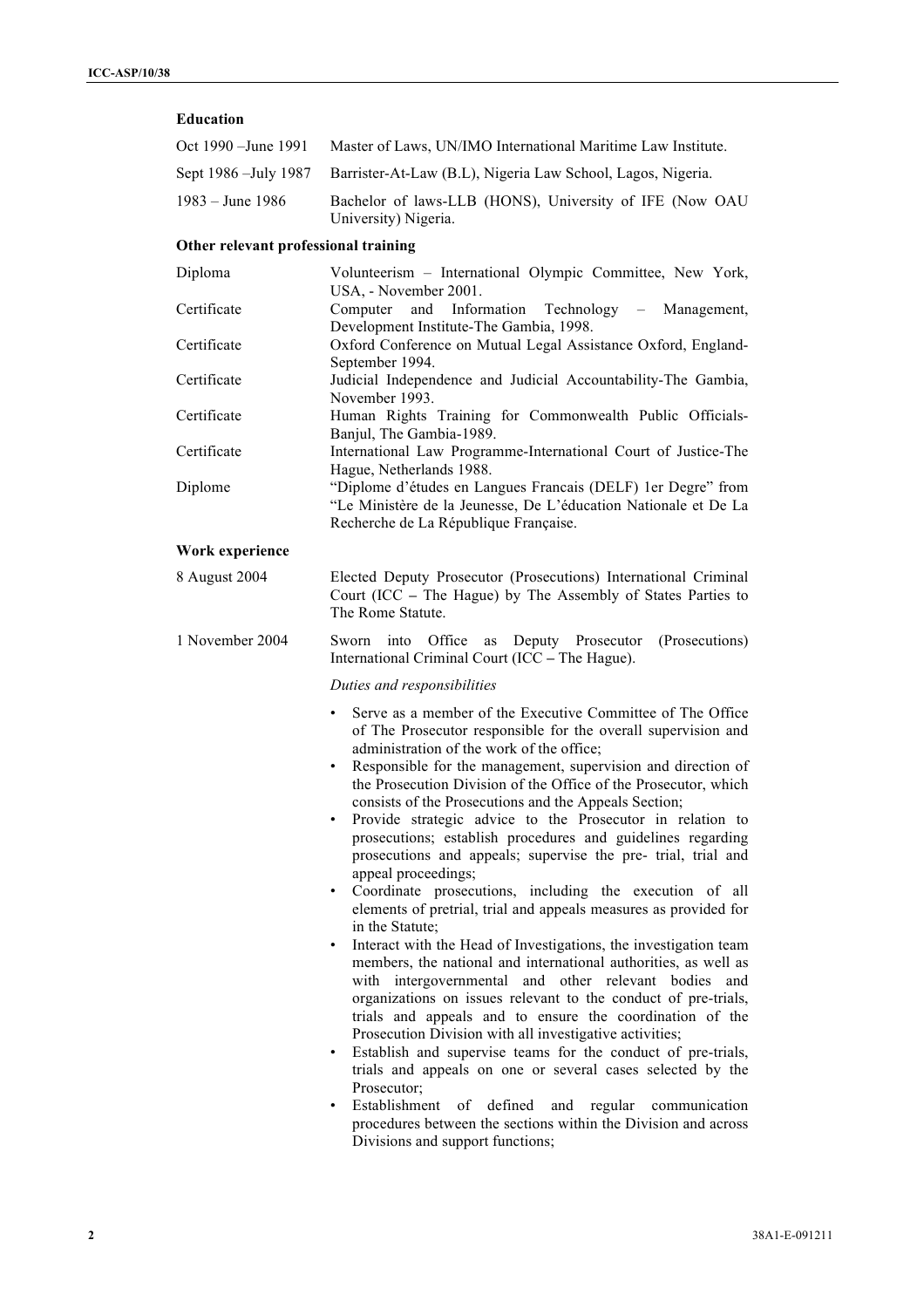Acting as Officer in Charge and perform the functions and duties of The Prosecutor of The International Criminal Court in his absence and/or upon delegation by The Prosecutor.

#### April 2004 Senior Legal Advisor **–** UNICTR, Arusha.

*Duties and responsibilities*

- Head of The Legal Advisory Unit of The ICTR; •Supervise and participate in the review and documentation of the jurisprudence of the UNICTR;
- Draft, review and approve legal briefs, memorials and other legal instruments for the prosecution. This includes appeal briefs;
- Supervise and coordinate the work of Legal Advisers (Prosecution) and Legal Advisers (Investigations) in the performance of their duties;
- Review and provide legal advice on motions and other legal instruments prepared by trial teams, including pre-trial legal briefs, opening and closing arguments, statements of admission and other trial-related legal matters;
- Provide advice on indictments and serve on The Indictment Review Panel;
- Support the trial teams on legal matters and serve as a trial attorney;
- Liaise with the Chief of Investigations and Commanders of Investigations and the Chief of the Evidence Unit about legal and procedural issues affecting investigations;
- Survey and analyze ICTR and ICTY jurisprudence with a view to ensure that consistent legal positions are taken by the OTP;
- As required, support teams working on appeals through research, drafting of opinions and generally giving legal and other advice;
- Produce digests of decisions of the ICTR.

May 2002 - August 2004 Legal Adviser/ Trial Attorney-ICTR, Arusha , Tanzania.

#### *Duties and responsibilities*

- Provide Legal advice for ongoing investigations, assist and support of trial preparations;
- Undertake legal research on continuing bases for trial support and in the formulation of prosecution strategy and appeals;
- Draft indictments and participate in indictments review exercises; • Conduct Prosecution of Cases before the UNICTR; • Review and document the jurisprudence of the UNICTR.
- January May 2002 General Manager International Bank for Commerce (Gambia) Limited, Banjul, The Gambia.

#### *Duties and responsibilities*

- Manage the day to day affairs of the bank and manage administrative staff matters (over 100 staff members);
- Review and approve loan transactions;
- Review all legal documents of the bank including mortgages prior to signature;
- Deal with the Central Bank of the Gambia on matters affecting the Bank;
- Deal with correspondent banks abroad on all financial transactions.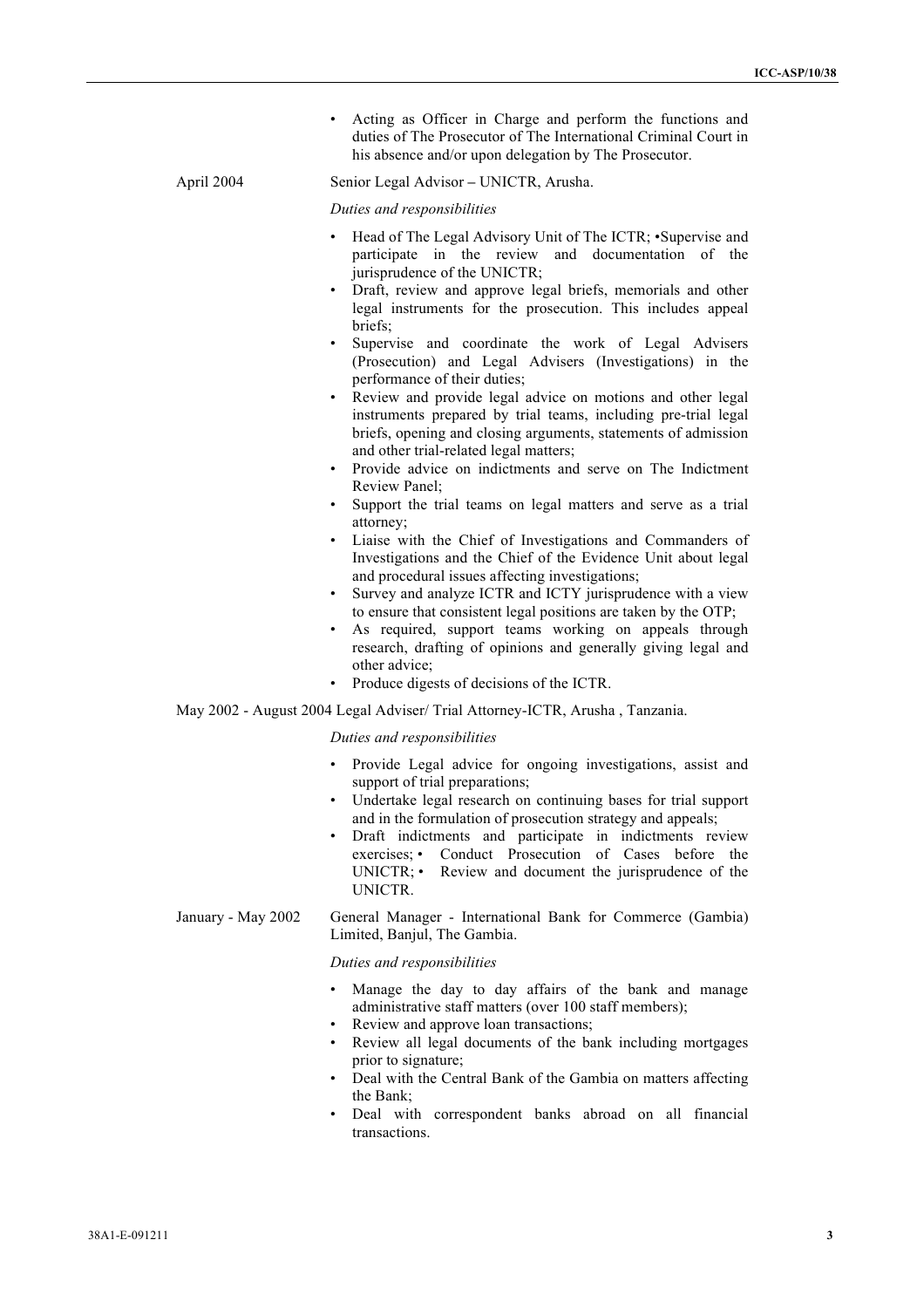| 2000 to 2002 | Private Legal Practitioner - Ya Sadi Chambers, - Bensouda and Co,<br>Leman St. Banjul, The Gambia.                                                                                                                                                                                                                                                                                                                                                                                                                                                                                                                                                                                                                                                                                                                                                                                                                                                                                                                                                                                                                                                                                                                        |  |  |  |  |  |  |
|--------------|---------------------------------------------------------------------------------------------------------------------------------------------------------------------------------------------------------------------------------------------------------------------------------------------------------------------------------------------------------------------------------------------------------------------------------------------------------------------------------------------------------------------------------------------------------------------------------------------------------------------------------------------------------------------------------------------------------------------------------------------------------------------------------------------------------------------------------------------------------------------------------------------------------------------------------------------------------------------------------------------------------------------------------------------------------------------------------------------------------------------------------------------------------------------------------------------------------------------------|--|--|--|--|--|--|
|              | Worked as defence counsel in criminal cases, conducted<br>$\bullet$<br>appeals in both criminal and civil trials and appeals, issued<br>legal opinions to clients, drafted appeal briefs and bail<br>applications, acted as consultants to major investment<br>companies, drafted legal instruments and documents including<br>deeds, leases, mortgages, motions, opening and closing<br>arguments etc. conducted civil litigation, served as retained<br>counsel for:<br>International Bank for Commerce and Industry (Gambia)<br>Ltd (one of The Gambia's leading commercial banks);<br>Bimex - (one of The Gambia's leading trading companies);<br>British American Tobacco Ltd. (Gambia) (an international<br>tobacco company).                                                                                                                                                                                                                                                                                                                                                                                                                                                                                       |  |  |  |  |  |  |
| 1998 to 2000 | Attorney General and Minister of Justice of the Republic of The<br>Gambia.                                                                                                                                                                                                                                                                                                                                                                                                                                                                                                                                                                                                                                                                                                                                                                                                                                                                                                                                                                                                                                                                                                                                                |  |  |  |  |  |  |
|              | Departments and offices under the office of The Attorney General:                                                                                                                                                                                                                                                                                                                                                                                                                                                                                                                                                                                                                                                                                                                                                                                                                                                                                                                                                                                                                                                                                                                                                         |  |  |  |  |  |  |
|              | Attorney General's Chambers and Ministry of Justice;<br>$\bullet$<br>Judicial Department;<br>$\bullet$<br>Office of The Director of Public Prosecutions;<br>$\bullet$<br>Office of The Registrar General;<br>$\bullet$<br>Office of The Curator of Intestate Estates;<br>$\bullet$<br>Human Rights; Law Reform Commission;<br>$\bullet$<br>Commission for the Evaluation of Assets and the prevention of<br>$\bullet$<br>Corrupt Practices;<br>National Council for law Reporting.                                                                                                                                                                                                                                                                                                                                                                                                                                                                                                                                                                                                                                                                                                                                        |  |  |  |  |  |  |
|              | Duties and responsibilities                                                                                                                                                                                                                                                                                                                                                                                                                                                                                                                                                                                                                                                                                                                                                                                                                                                                                                                                                                                                                                                                                                                                                                                               |  |  |  |  |  |  |
|              | Constitutionally responsible for the control and supervision of all<br>criminal prosecutions in The Gambia and in this respect:                                                                                                                                                                                                                                                                                                                                                                                                                                                                                                                                                                                                                                                                                                                                                                                                                                                                                                                                                                                                                                                                                           |  |  |  |  |  |  |
|              | Direct the police investigation and the prosecution of all crimes<br>$\bullet$<br>and responsible for prosecutorial policies;<br>Develop guidelines and practice manuals for prosecutors;<br>Prepare and submit periodic reports on crime and prosecution<br>statistics;<br>Maintain effective cooperation with all other government<br>departments concerning legal matters and coordinate with the<br>police on the investigation and prosecution of crimes;<br>Liaise with counterparts in other Governments and handle all<br>$\bullet$<br>matters relating to the extradition of criminals;<br>Manage the administrative matters of the Judiciary; •<br>$\bullet$<br>Administer the justice system;<br>Conduct all civil litigation on behalf of Government;<br>٠<br>Provide legal advice to Government as Chief Government<br>Legal Adviser and prepare legal briefs and memoranda for<br>Government;<br>Provide guidance and supervise the drafting of all legislation<br>٠<br>for Government;<br>Coordinate the activities of the various Departments within the<br>Ministry of Justice and harmonise their respective policies;<br>Supervise activities of the Registrar General's Dept., including<br>$\bullet$ |  |  |  |  |  |  |

- Intestate Estates, Marriage and Divorce, Public Trusteeship, Trade Marks and Patents, Law Revision, and Law Reform;
- Administer or oversee other government departments as and when assigned;
- Serve as special envoy for the President whenever required.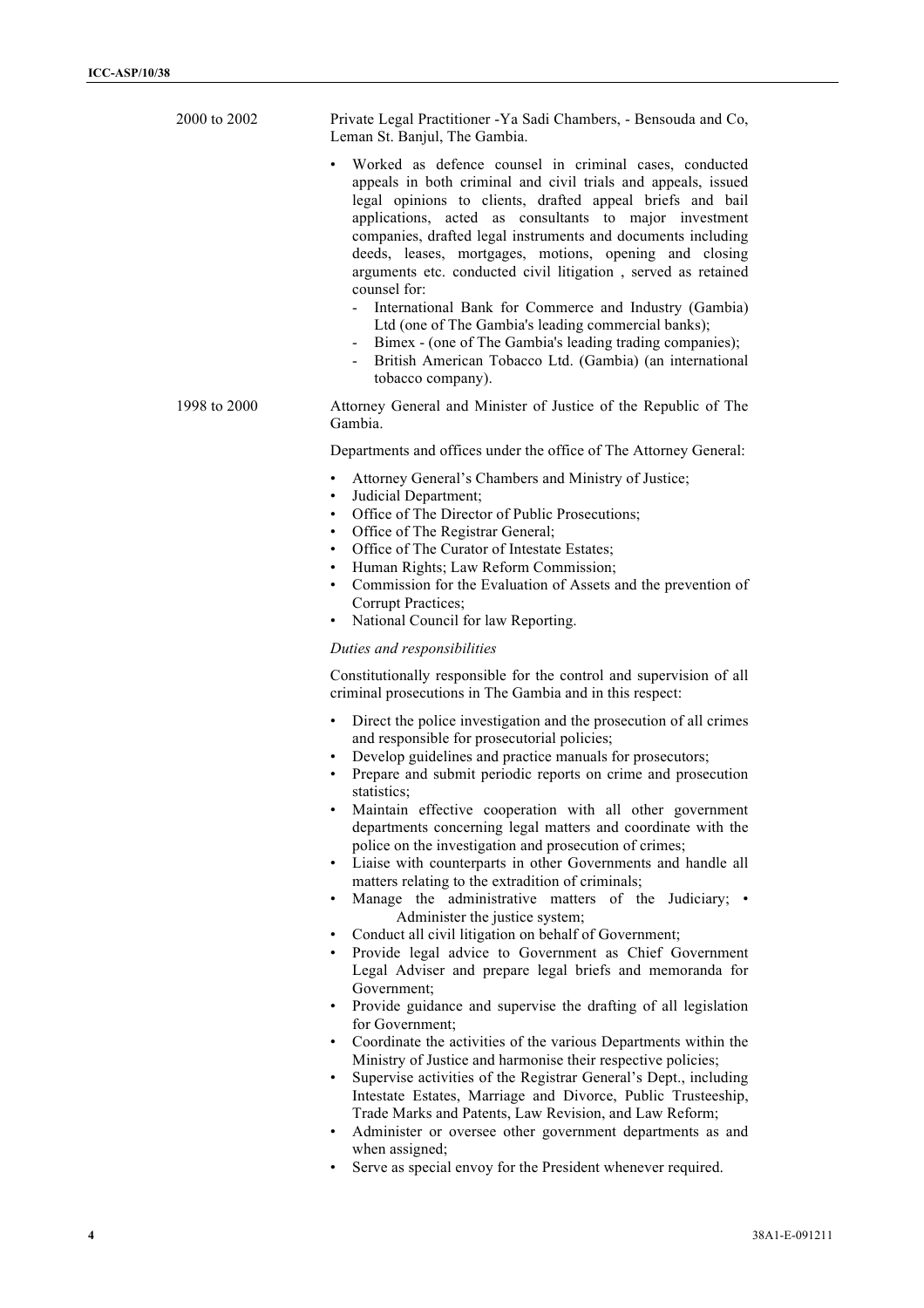| April 1997 - July 1998 Solicitor General and Legal Secretary of the Republic of The |         |  |  |  |  |  |
|-------------------------------------------------------------------------------------|---------|--|--|--|--|--|
|                                                                                     | Gambia. |  |  |  |  |  |

#### *Duties and responsibilities*

- Principal Assistant to the Attorney General and Minister of Justice;
- Principal adviser to the Attorney General for the performance of the functions of the office;
- Perform the functions and responsibilities of the Attorney General and Minister of Justice in his absence and when delegated;
- Principal Accounting Officer of the Attorney General's Chambers and Ministry of Justice;
- Responsible for presentation and defending of the annual budget of The Attorney General's Chambers and Ministry of Justice;
- Principal officer responsible for all administrative matters of the Attorney General's Chambers of approximately 40 professional and 80 non professional staff;
- Head of the Civil and International Legal Affairs Division of the Attorney General's Chambers;
- Head of Civil Litigation Department of the Attorney General's Chambers;
- Responsible for Legal advice to all Government Departments and State Corporations.
- 1993 -1997 Deputy Director of Public Prosecutions. Assisted the Director of Public Prosecutions in directing the investigations and prosecutions of all Criminal cases handled by the Attorney General's Chambers and Ministry of Justice.

#### *Duties and responsibilities*

- Direct the investigations of criminal cases referred to the Prosecutions Office;
- Appear as counsel and conduct prosecutions of criminal cases:
- Supervise the prosecutions of criminal cases conducted by approximately 20 State Prosecutors (State Counsel and Public Prosecutors):
- Review legal opinions and briefs prepared by State Prosecutors (State Counsel and Public Prosecutors);
- Advise the Director of Public Prosecutions on general /specific conduct of criminal cases;
- Provide guidance to State Prosecutors (State Counsel and Public Prosecutors) on the conduct of specific cases;
- Act as and perform the duties and responsibilities of Director of Public Prosecutions in his absence and/or upon request;
- Appear as lead Counsel in the prosecutions of serious and complex cases such as treason, murder, rape, armed robbery, or on extradition applications, etc;
- Provide tutelage to Public Prosecutors and design training programmes for newly appointed prosecutors (State Counsel and Public Prosecutors.
- 1994 -1997 Whilst substantively Deputy Director of Public Prosecutions, also appointed and worked as Lead Counsel to the Commission of Inquiry into The Financial activities of Public Corporations: Presidential Commission of Enquiry 1994.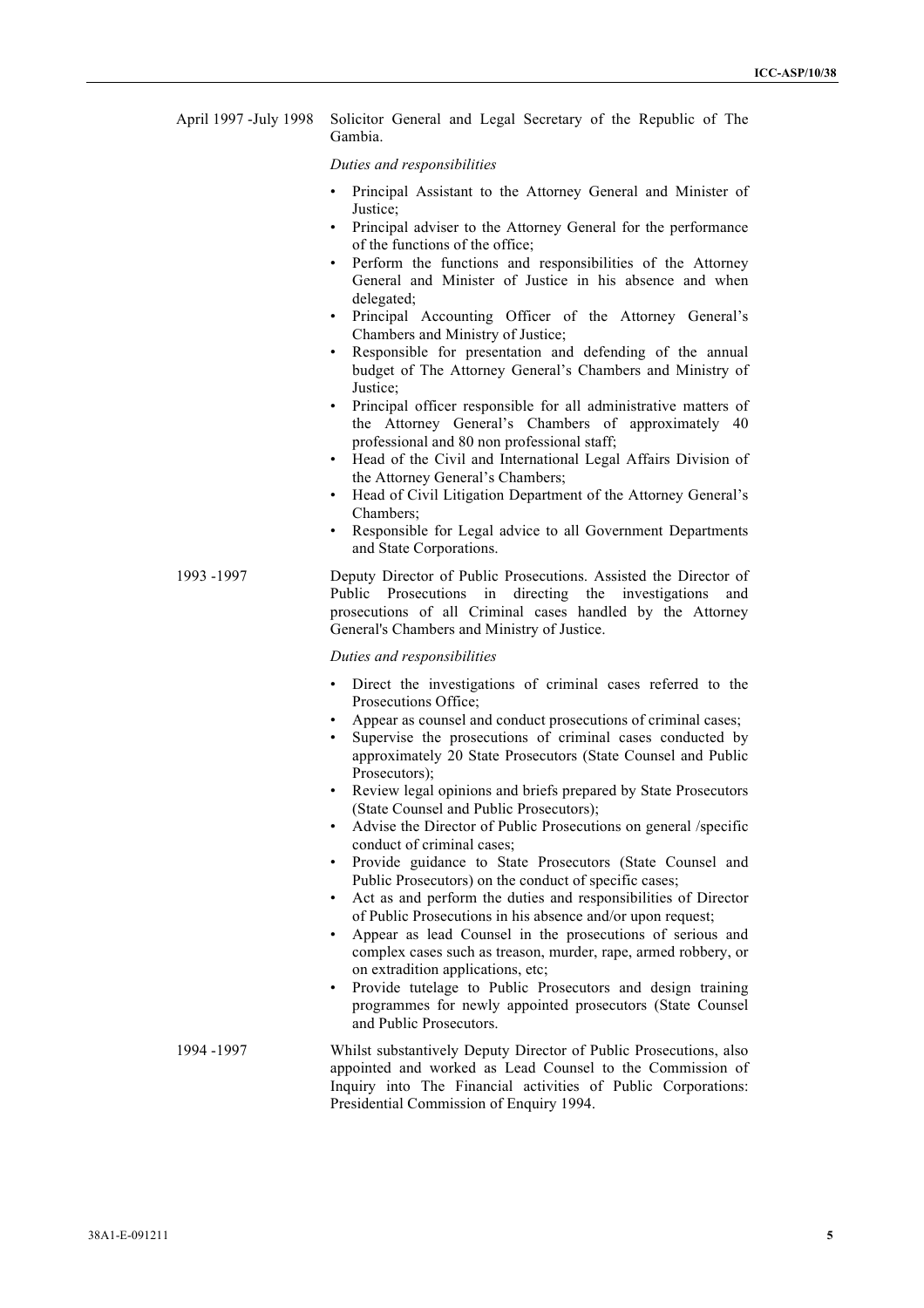#### *Duties and responsibilities*

Directed and supervised investigations into and made recommendations to Government on the financial activities of Major Public Corporations in The Gambia such as:

- The Gambia Telecommunications Services Ltd;
- The Gambia Civil Aviation Authority:
- The Gambia Public Transport Corporation;
- The Gambia Ports Authority;
- The National Investment Board;
- The Gambia Produce Marketing Board.

#### January 1992 – 1993 Principal State Counsel.

- Conduct prosecutions of serious crimes including murder, rape and armed robbery;
- Direct investigations into crimes referred by the police to the Office of the Director of Public Prosecutions and supervise the compilation of case files for prosecutions;
- Served as special assistant to The Director of Public Prosecutions;
- Appear at the appellate courts to conduct criminal appeals;
- Lead junior Prosecutors in the prosecutions of complex cases;
- Wrote legal opinions on criminal cases for the Director of Public Prosecutions;
- Review opinions and briefs prepared by junior Prosecutors;
- Served as resource person in the training of junior Prosecutors.

#### April 1990 – January 1992 Senior State Counsel.

- Lead junior Prosecutors in the prosecution of criminal cases;
- Wrote legal opinions on criminal cases for the Director of Public Prosecutions;
- Conduct prosecutions of criminal cases in the High Court including murder, rape, fraud, theft and armed robbery;
- Direct investigations into crimes referred by the police to the Office of the Director of Public Prosecutions and supervise the compilation of case files for prosecutions.

#### 1998 -1990 State Counsel.

- Wrote legal opinions on Criminal Cases for Prosecutions;
- Conduct prosecutions of criminal cases in the High Court and Magistrate Courts including murder, rape, fraud, theft and armed robbery;
- Conduct legal research for senior Prosecutors;
- Direct investigations into crimes referred by the police to the Office of the Director of Public Prosecutions and supervise the compilation of case files for prosecutions.

#### 1987-1988 Public Prosecutor.

- Prosecute criminal cases before all subordinate courts in The Gambia;
- Wrote legal opinions, prepared legal briefs and compiled case files for prosecutions;
- Conduct legal research for senior Prosecutors.

# 1980 – 1982 Clerk of Court -Judicial Department.

- Received and processed all court processes and other legal documents filed in the High Court of the Gambia;
- Responsible for keeping up to date both the Judge's and Registrar's files of any cases in progress;
- Acted as special legal assistant of the Judge in Court.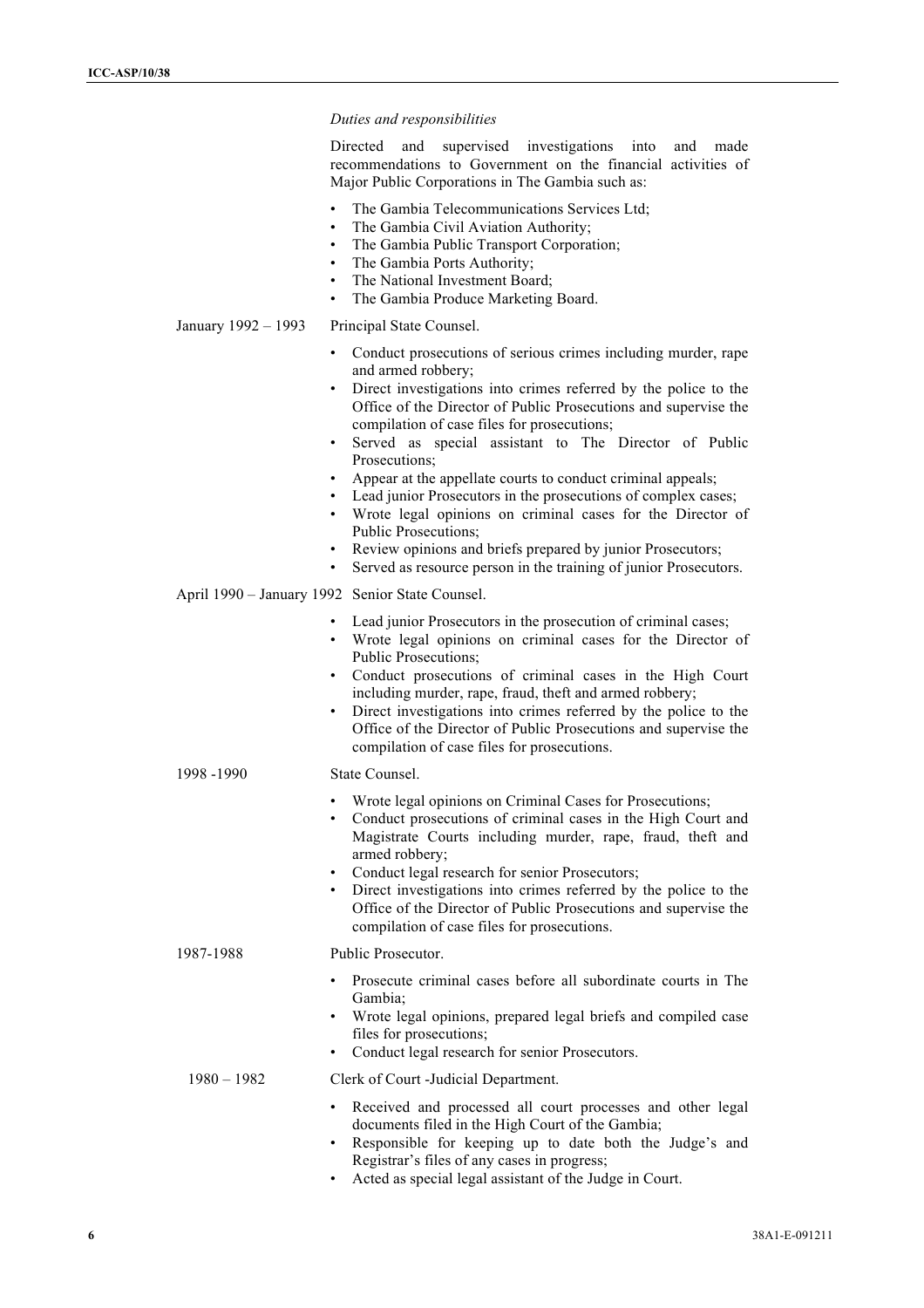# **Membership in professional organisations** <sup>7</sup>

- Member of the International Association of Prosecutors;
- Member of the Gambia Bar Association;
- Member of the Nigerian Bar Association;
- Member of The Advisory Board of The African Centre For Democracy and Human Rights Studies 1998-2000;
- Member-International Advisory Council of The International Board of Maritime Healthcare 2000 to date;
- Member-Professional Women's Advisory Board 2000 to date.

# **Extra curricular activities**

- Member of The Advisory Board of The African Centre For Democracy and Human Rights Studies, 1998-2000;
- Member-International Advisory Council of The International Board of Maritime Healthcare;
- Member Gambia High School Board of Governors, 1992 -1995; •Member-Executive Committee of The Marina International School, The Gambia, 1994 – to  $2002$
- 1st Vice President Gambia National Olympics Committee (GNOC) 1994 2002;
- Member Board of Directors Gambia Committee on Harmful Traditional Practices GAMCOTRAP - (National Branch of The Inter African Committee).

### *Relevant Conferences/seminars and workshops attended as Official of the Government of The Gambia*

- Delegate to The Asian African Legal Consultative Committee Meeting, 39th session for Justice Ministers, February 2000, Cairo, Egypt;
- Inaugural Meeting of Women Ministers of Justice by Council of Women World Leaders and the United Nations, New York, November 1999;
- Delegate of the Gambia to Preparatory Commission meetings on the Establishment of the International Criminal Court, New York, USA,1999;
- Representative to the Commonwealth Law Minister's meeting in Port of Spain, Trinidad, May 1999;
- Representative to the OAU Ministerial Meeting on Human Rights in Africa Grand Baie, Mauritius, April 1999;
- Part of Gambian delegation to the UNDP International Conference on Good Governance, United Nations, New York, USA, July 1997;
- Official to the Meeting of Law Ministers of Small Commonwealth Jurisdictions, Barbados, July/August 1997;
- Gambia's delegate to the United Nations Conference on Crime Prevention and Treatment of Offenders, Preparatory meeting, Kampala, Uganda, 1995;
- Member of delegation to the 9th UN Congress on Crime Prevention and Treatment of Offenders, Cairo, Egypt, 1995;
- Ministry of Justice Permanent Delegate to Economic Community Of West African States –(ECOWAS ) Series of meetings on:
	- The ECOWAS Treaty:
	- The West African Parliament;
	- The ECOWAS Tribunal.
- Legal Expert to the Sub-Regional Commission on Fisheries meeting on the Convention on the Rights of Hot Pursuit, Guinea Conakry, 1993;
- Member of Expert Group working on ministerial adaptation of ECOWAS Convention on Extradition and Convention on Mutual Legal Assistance, 1988- 1989.

# *Selected Meetings/Assignments/ Presentation Papers as Deputy Prosecutor – ICC*

• Presented Keynote Address to the Regional Conference on International Criminal Court, sponsored by the League of Arab States and the State of Qatar, Doha, 25th May 2011;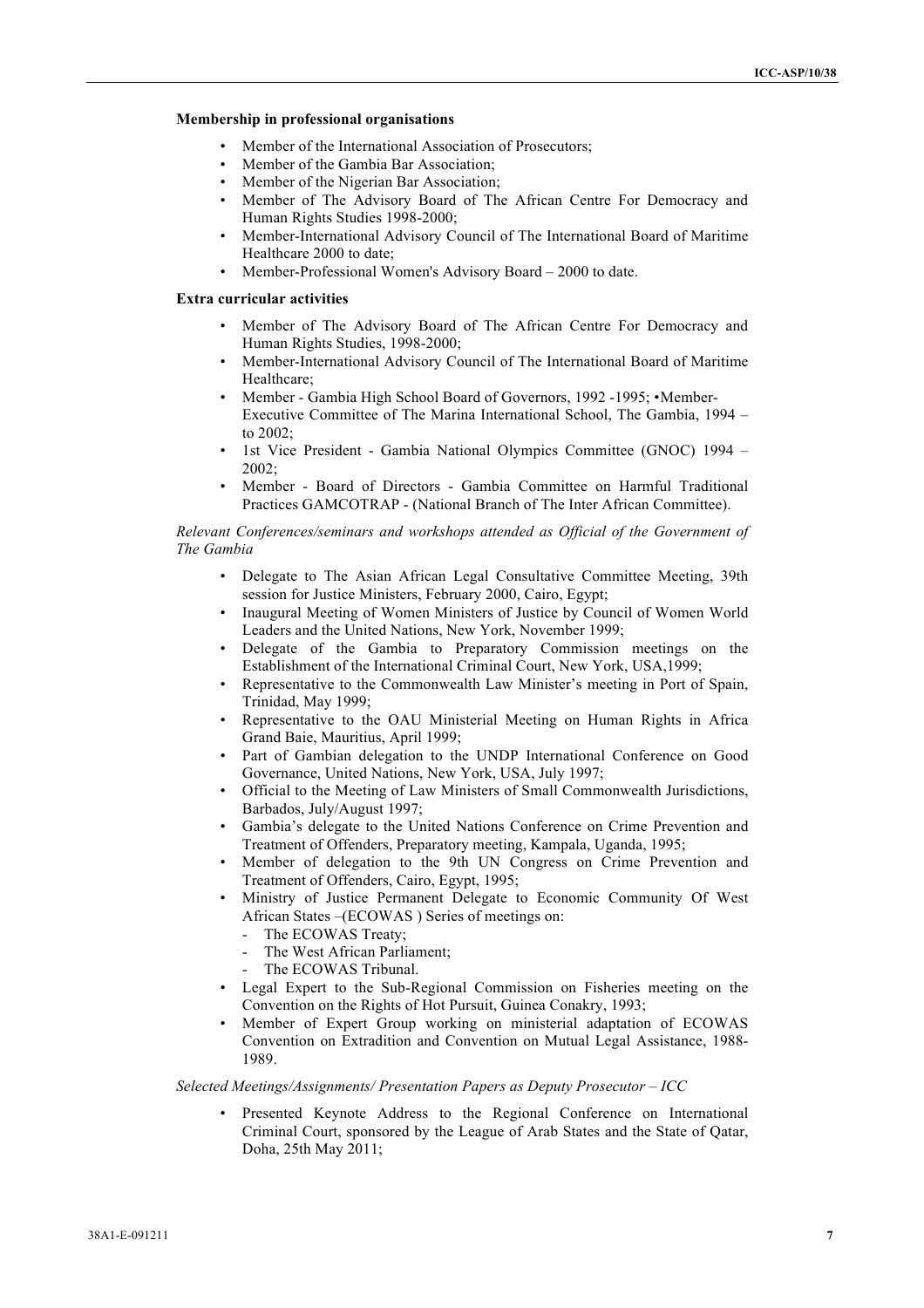- Participant at The American Society of International Law, in panel presenting thepreliminary examination and policy paper including the status of ICC Situations and cases, Washington, USA, March 2011;
- Discussant and presenter to the PGA Regional Roundtable discussion on the implementation of the Rome Statute of the International Criminal Court, Monrovia, February 2011;
- Speaker and presenter at the African Centre for the Constructive Resolution of Disputes (ACCORD), a high level seminar "1325 in 2020: looking forward... looking back", Durban, SA, October 2010;
- Participation together with International Prosecutors of other International Courts and Tribunals in all the four Annual International Humanitarian Law Dialogs, Chautauqua, 2008 – 2011;
- Speaker and presenter at the Conference organized by the Ministry of Foreign Affairs and Cooperation, on the role of leadership in promoting gender equality, Kigali, Rwanda, May 2010;
- Speaker at the Seminar hosted by the NGO Africa Legal Aid (AFLA) on "Africa and the International Criminal Court," Kampala, Uganda, May 2010;
- Guest lecturer at University of North Carolina Law School, Duke University and Chapel Hill, North Carolina, USA, April 2010;
- Speaker at the International Coalition of the Cities Against Racism, Nuremburg, October 2009;
- Presenter and discussant at the IBA Conference on the International Criminal Court; Prospects for International Criminal Justice in Mozambique; A prospective – legal and political challenges facing the ICC, Maputo, Mozambique, June 2009;
- Speaker and presenter at the Amnesty International USA Annual Meeting, on Peace and Justice: International Justice and Challenge of Enforcement, Washington DC, USA, April 2008;
- Keynote speaker to the ACP-EU Joint Parliamentary Assembly, Brussels, April 2008
- Presenter to the African Union Summit; African Women Consultations on Darfur, Addis Ababa, Ethiopia, 2008;
- Presenter and discussant to the Inter Parliamentarian Conference, and speaking on the Legacy of International Tribunals, New York, USA, November 2007;
- Public lecture on The Future of The International Criminal Court, Carter Center, Atlanta, G.A., USA, 26th September 2011.

# **Special assignments undertaken**

- Special envoy of His Excellency The President of The Republic of The Gambia to His Excellency The President of the Federal Republic of Nigeria, May 1999;
- Special envoy of His Excellency The President of The Republic of The Gambia to His Excellency The President of Zambia, October 1999;
- Assigned by His Excellency The President of The Republic of The Gambia to oversee the Department of State for Local Government, Lands and Religious Affairs, June 1999;
- Led OTP High Level Visit to Guinea following the events of September 2009;
- Led OTP High Level Meeting to Cote D' Ivoire following the 2010 post electoral violence.

#### **Competencies and special attributes**

- Excellent Oral and Written Communications Skills;
- Proven drafting skills;
- Excellent inter-personal skills;
- Excellent supervisory skills;
- Efficient execution of duties under pressure:
- Strong analytical skills;
- Strong Legal and Prosecutorial background;
- Familiarity with International Judicial and Multicultural environment as a result of frequent dealings with Commonwealth, the UN and other International Legal Bodies;